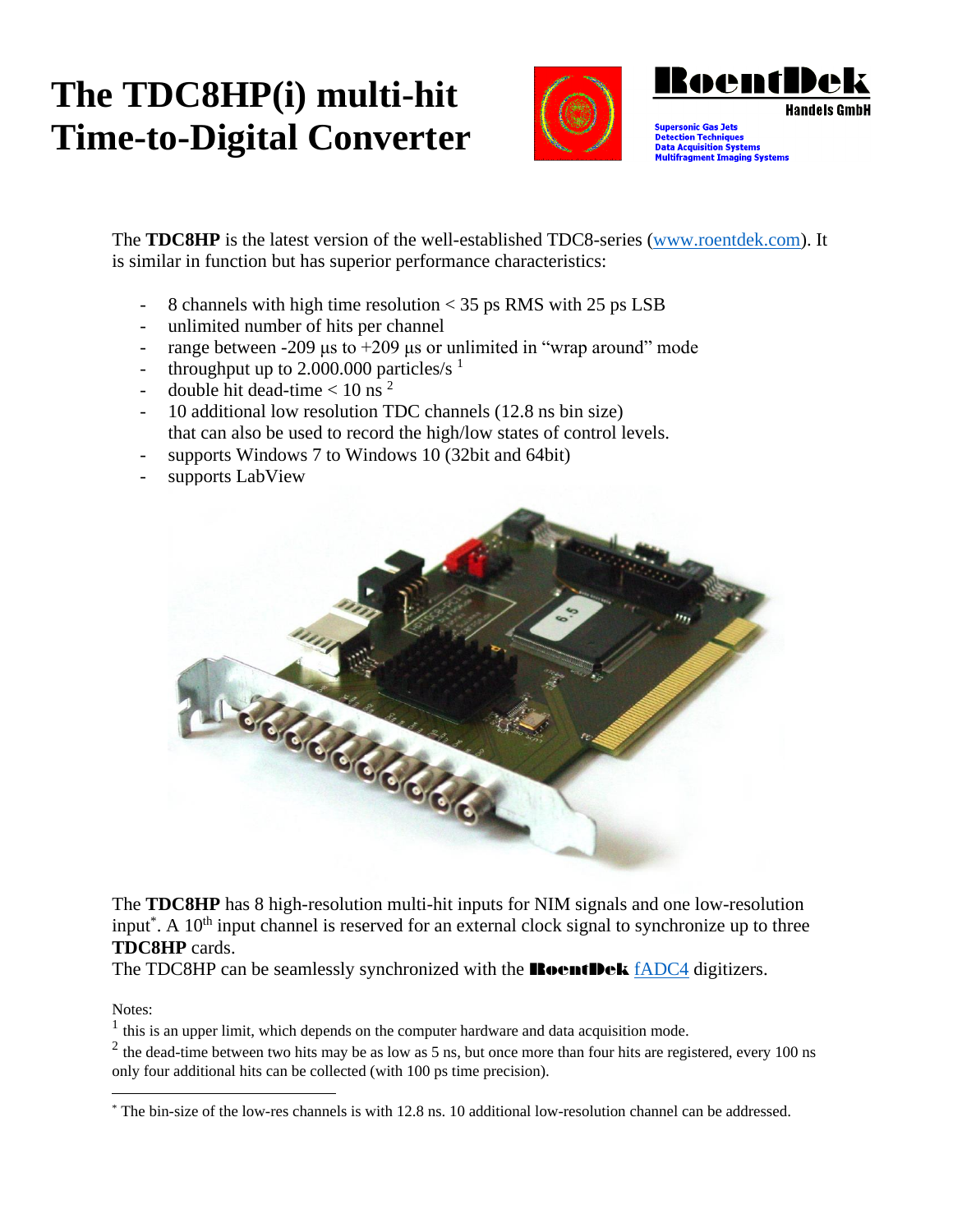## **TDC8HPi**

The product combination of **TDC8HP** and the RoentDek **PCI2PCIe** is defined as **TDC8HPi.**

The **PCI2PCIe** crate allows operation of up to three **TDC8HP** cards via PCIe bus. The package contains a plug-in card to a desktop PC's PCIe bus or to an equivalent input port of a Laptop/Notebook computer.



**PCI2PCIe crate, here with two TDC8HP boards and clock card inserted for synchronization. A PCIe adapter card and cable connection is shown on the lower right side. Not shown is the mains adapter (12V, 3A) with cable.**

Using the **PCI2PCIe** crate does not require any other software or driver beyond the standard **TDC8HP** program package when operated via the internal PCI bus of a desktop PC.

Since a PCI bus is not a standard on modern PC any more or has slow chipsets, **RoentDek** provides the **PCI2PCIe** crate standardly with newly purchased **TDC8HP**.

The size of the **PCI2PCIe** box is  $140^{\circ}$  x  $150$  x  $205$  mm<sup>3</sup>. The PCI-crate is not compatible with PCs from HP.

<sup>\*</sup> not taking into account the sideway cable connection